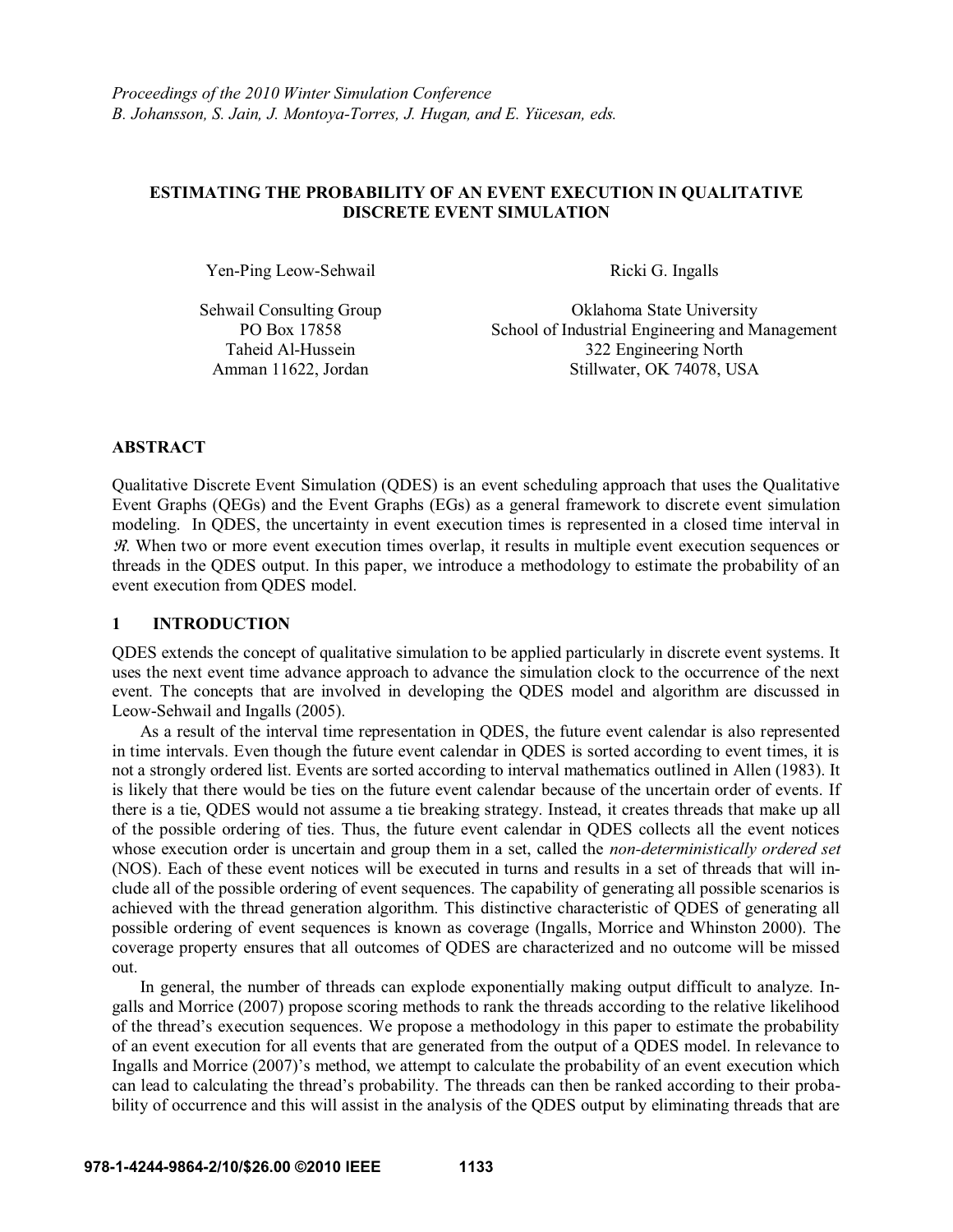of low probabilities. However, this paper addresses the process of obtaining the probability of sequential events QDES model which will not include the discussion of obtaining thread probabilities.

 In the next section, we will present a QDES model of a simple queuing model to illustrate our methodology of estimating the event execution probability and the thread probability. The simple queuing QDES model will be discussed in Section 2. The methodology for estimating the probability of all events executed in the simple queuing QDES model will be discussed in the following sections. Section 3 is fo cused on the calculation of the first NOS event's probability. Section 4 discusses the calculation for the event after the execution of the first NOS event. Section 5 describe the process of generating probability distribution for newly scheduled events. Section 6 discusses the calculation for the probability of subsequent NOS events.

#### **2 QDES MODEL OF A SIMPLE QUEUING MODEL**

We consider an example of a simple queuing model with four events, BEGIN, ENTER, START and LEAVE as shown in Figure 1. This model can be viewed as bank teller system where the system BEGINs at time [0,0], customers ENTER the bank and wait to be served by the bank teller. When the queue is empty, the next customer in line will START the service process. When the service is finished, the customer LEAVEs the bank. BEGIN is the first event to be executed and it is used to initialize the state variables. The variables in this model are the queue length (Q), status of the bank teller (S) and number of customers that have exited the system  $(E)$ . The status of the server is busy if S=0. If S=1, then the bank teller is idle. Changes in the state variables occur when an event occurs. For example, when the START event occurs, the queue length is decremented by  $1(Q=Q-1)$  and the status of the bank teller is changed to busy (*S=0*).



Figure 1. Event Graph of a Simple Queuing Model

 The conditions on the edges of the event graph are based on the state of the system. The condition of S $>0$  is to check that the bank teller is available to service the next customer in line. If a customer arrives to the bank and the bank teller is not busy, the customer will be serviced immediately. The QDES model for this example is set to terminate after two customers exited. So, the terminating condition is reached when the number of exits equals two  $(E=2)$ . A total of five threads are generated as shown in Figure 2.

## **3 PROBABILITY OF THE FIRST NOS EVENT EXECUTION**

In this section, we will discuss the process of calculating the first NOS event's execution probability. We assume that the event delay times are uniformly distributed and the event times can be sectioned into predetermined time intervals. Without loss of generality, we assume that the time intervals are sectioned to one-unit time intervals. For example, let's say that an event A in a QDES model is uniformly distributed over time interval [1,10]. The probability of event *A* executing in any one-unit time interval within [1,10], i.e.  $[1,2], [2,3], \ldots, [9,10]$  is 0.1. When a ODES model is executed, the next possible state is determined. If event *A* is the only next possible state to be executed, then the probability of event *A* executing in any one-unit time interval is still equal to 0.1. On the other hand, if there is more than one possible state, each of these states will be executed in turns and result in a set of threads that will include all of the event se-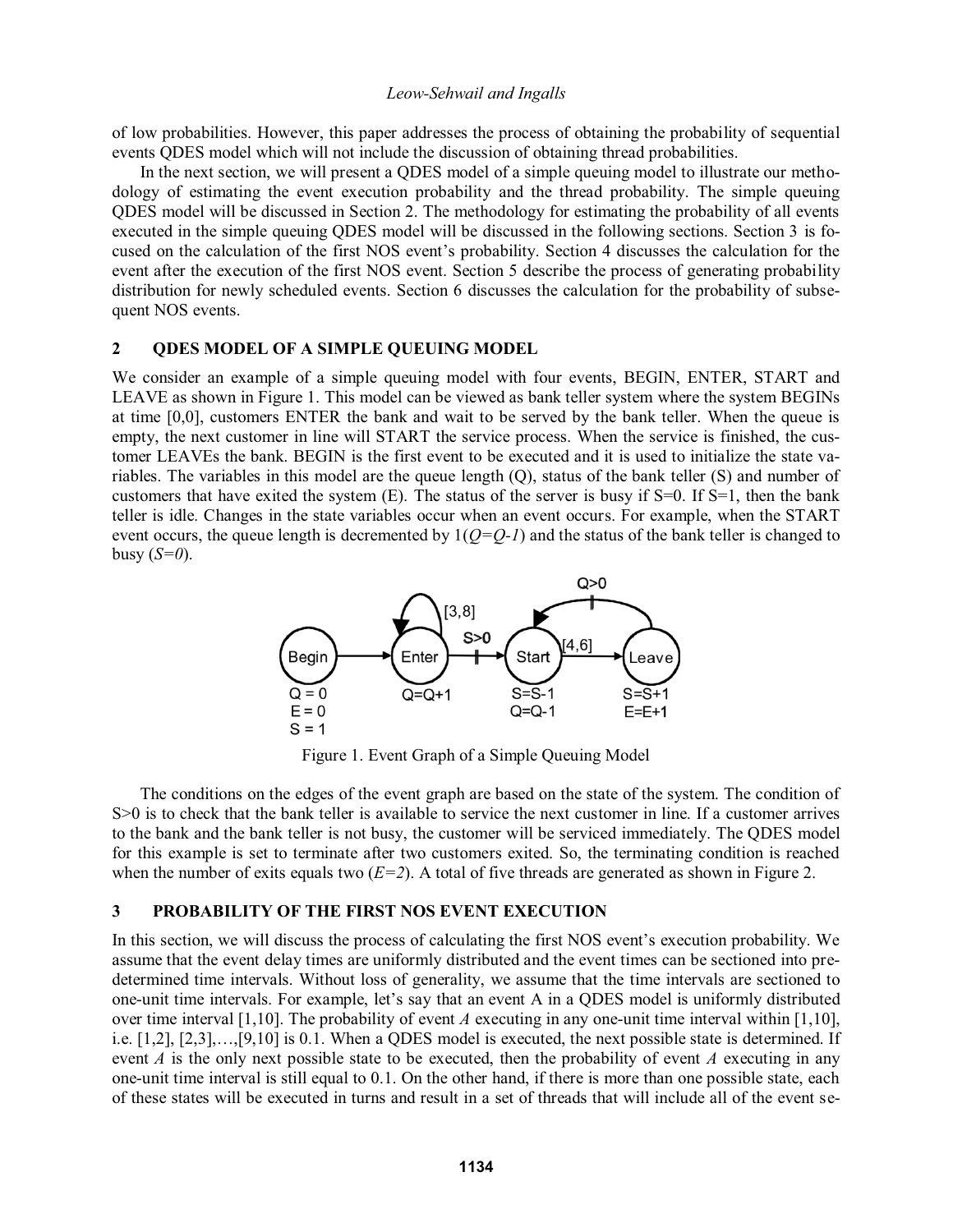quences. In this case, the probability of event A executing in a one-unit time interval within  $[1,10]$  depends on several factors. These factors includes the number of other next possible events that can be executed in the same particular time interval, scheduled execution time interval and the execution probability of these events.

 As soon as the simulation starts, the simulation clock is initialized to [0,0]. There are three events scheduled to execute at time  $[0,0]$  and they are BEGIN $[0,0]$ (node 1), ENTER $[0,0]$ (node 2) and START[0,0](node 3) and in this order. At the instant ENTER[0,0] is executed, it schedules another event ENTER to be executed [3,8] time units later. Now, START[0,0] is at the top of the future event calendar, so it is executed next. The instant START[0,0] is executed, it schedules an event LEAVE to be executed [4,6] time units later. At this time, there are two events in the future event calendar, which are ENTER[3,8] and LEAVE[4,6].

 If we assume that the delay time intervals are uniformly distributed, it is equally probable for LEAVE[4,6] to execute either in [4,5] or [5,6] and this probability equals to 0.5. It is also equally probable for ENTER[3,8] to execute in any of the one time unit intervals, i.e. [3,4], [4,5],.., [7,8] and this probability equals to 0.2.



Figure 2. Event Sequences for each of the five threads generated

 QDES will spawn two threads, one assumes that ENTER[3,8] is executed first and the second thread assumes that LEAVE[4,6] is executed first. If we assume that ENTER[3,8] executes first, then it must be executed in [3,6], so that the next imminent event, LEAVE[4,6] can be executed next in [4,6]. On the other hand, if LEAVE[4,6] is to be executed first in [4,6], then ENTER[3,8] can be executed next in [4,8].

The probability of LEAVE[4,6] executing first in [4,5] depends on whether  $ENTER[3,8]$  is executed in the same time interval. Assume that ENTER[3,8] is executed in [4,5] and the probability that this will happen equals to 0.2, then both LEAVE[4,6] and ENTER[3,8] are equally probable to be executed in [4,5] since these are only two NOS events that can be executed in the [4,5] time interval. In this case, the probability of LEAVE executing first in [4,5] equals to  $0.5*0.5*0.2=0.05$ . Now, assume that ENTER is executed in other time intervals after [4,5],i.e. [5,8] (the probability that this will happen equals to 0.6) and since LEAVE is the only event that can be executed in [4,5], the probability of LEAVE executing in [4,5] equals to 0.5\*1\*0.6=0.3. Thus, combining the two cases, the probability of LEAVE executing first in [4,5] equals to 0.3+0.05=0.35.

 The probability of each event executing first in each one time unit interval is calculated and shown as below. Note that the probability of an event executing in interval [i,j] is denoted as P(event name  $\in$  [i,j]).

P(LEAVE is executed first in [4,5])= P(LEAVE  $\in$  [4,5])  $(0.5*P(ENTER \in [4,5]+P(ENTER \in [5,8]))$  $= 0.5 * (0.5 * 0.2 + 0.6) = 0.35$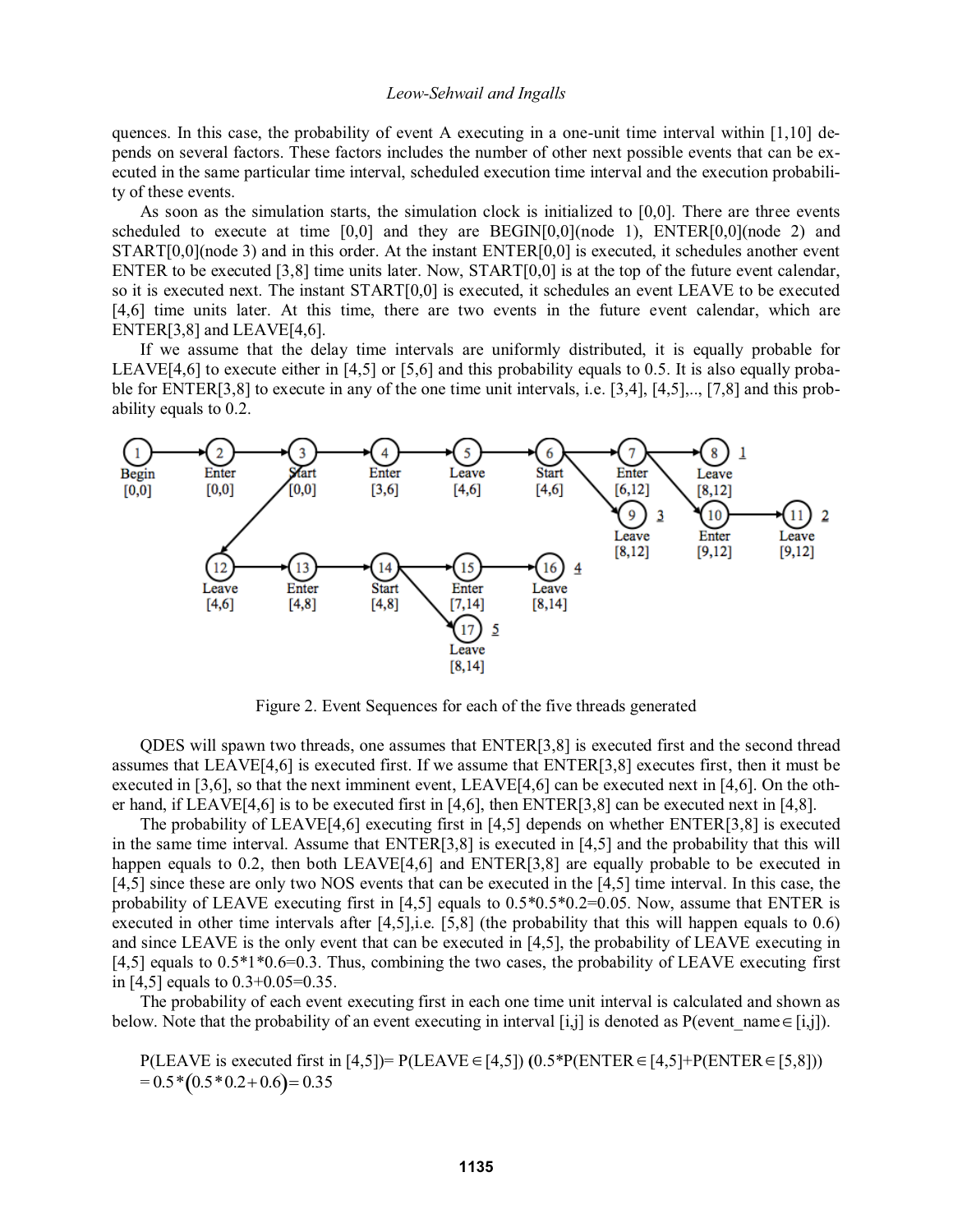$P(LEAVE$  is executed first in [5,6]) =  $P(LEAVE \in [5,6])^*$  $(0.5*P(\text{ENTER} \in [5,6])+P(\text{ENTER} \in [6,8]))$  $= 0.5 * (0.5 * 0.2 + 0.4) = 0.25$ P(LEAVE execute first in  $[4,6]$ )=P(LEAVE is executed first in  $[4,5]$ )+P(LEAVE is executed first in [5,6])  $= 0.35 + 0.25 = 0.6$ P(ENTER is executed first in [3,4]) = P(ENTER  $\in$  [3,4]) = 0.2 P(ENTER is executed first in [4,5]) = P(ENTER  $\in$  [4,5])\*(0.5\*P(LEAVE  $\in$  [4,5]+P(LEAVE  $\in$  [4,5]))  $= 0.2 * (0.5 * 0.5 + 0.5) = 0.15$ P(ENTER is executed first in [5,6]) = P(ENTER  $\in [5,6]$ )\*(0.5\*P(LEAVE  $\in [5,6]$ ))  $= 0.2(0.5 * 0.5) = 0.05$ P(ENTER is executed first in  $[3,6]$ ) = P(ENTER is executed first  $[3,4]$ ) + P(ENTER is executed first in  $[4,5]$  + P(ENTER is executed first in  $[5,6]$ ) = 0.2+0.15+0.05 = 0.4

 The following figure summarizes the above calculations. Overall, the probability of ENTER[3,6] executing first is equal to 0.4, which leads us to the first branch of the event graph at node 4 in Figure 2. The probability of LEAVE[4,6] executing first is equal to 0.6 and it forms the second branch of the event graph at node 12 in Figure 2.

| P{LEAVE[4,6] execute first in interval [i,j]} |       |         |  |  |  |  |  |
|-----------------------------------------------|-------|---------|--|--|--|--|--|
|                                               | T4 51 | l 15.61 |  |  |  |  |  |
| Probability $\pm 0.35$                        |       |         |  |  |  |  |  |

| Probability | 02 | በ 15 | 0.05 |  |
|-------------|----|------|------|--|

Figure 3. The probability of LEAVE[4,6] and ENTER[3,8] executing first, respectively

# **4 PROBABILITY OF THE NEXT EVENT EXECUTION**

If we assume that LEAVE[4,6] is executed first, the probability of event ENTER executing next in [4,5], [5,6], [6,7] and [7,8] can be calculated. Based on the condition of when LEAVE[4,6] is executed first, in this case, we have two conditions, namely LEAVE is executed first in [4,5] and LEAVE is executed first in [5,6], the probabilities of event ENTER executing next in [5,6], [6,7] and [7,8] are calculated and shown as below.

|                                                    | $(P(ENTER 2nd in [4]]LEAVE 1st in [45])$                                                      |
|----------------------------------------------------|-----------------------------------------------------------------------------------------------|
| P(ENTER in [4,8] [LEAVE 1 <sup>st</sup> in [4,5])= | +P(ENTER 2nd in [5,] LEAVE 1st in [45])                                                       |
|                                                    | +P(ENTER 2nd in [6] LEAVE 1st in [45])                                                        |
|                                                    | $\langle +P(\text{ENTER 2nd in [8]]}$ LEAVE 1st in [45])                                      |
|                                                    | $(P(ENTER 2nd in [5.]]LEAVE 1st in [56])$                                                     |
|                                                    | P(ENTER in [5,8] LEAVE 1 <sup>st</sup> in [5,6]) = $ +P$ (ENTER 2nd in [6] LEAVE 1st in [56]) |
|                                                    | $\mathcal{A}$ +P(ENTER 2nd in [8]] LEAVE 1st in [56])                                         |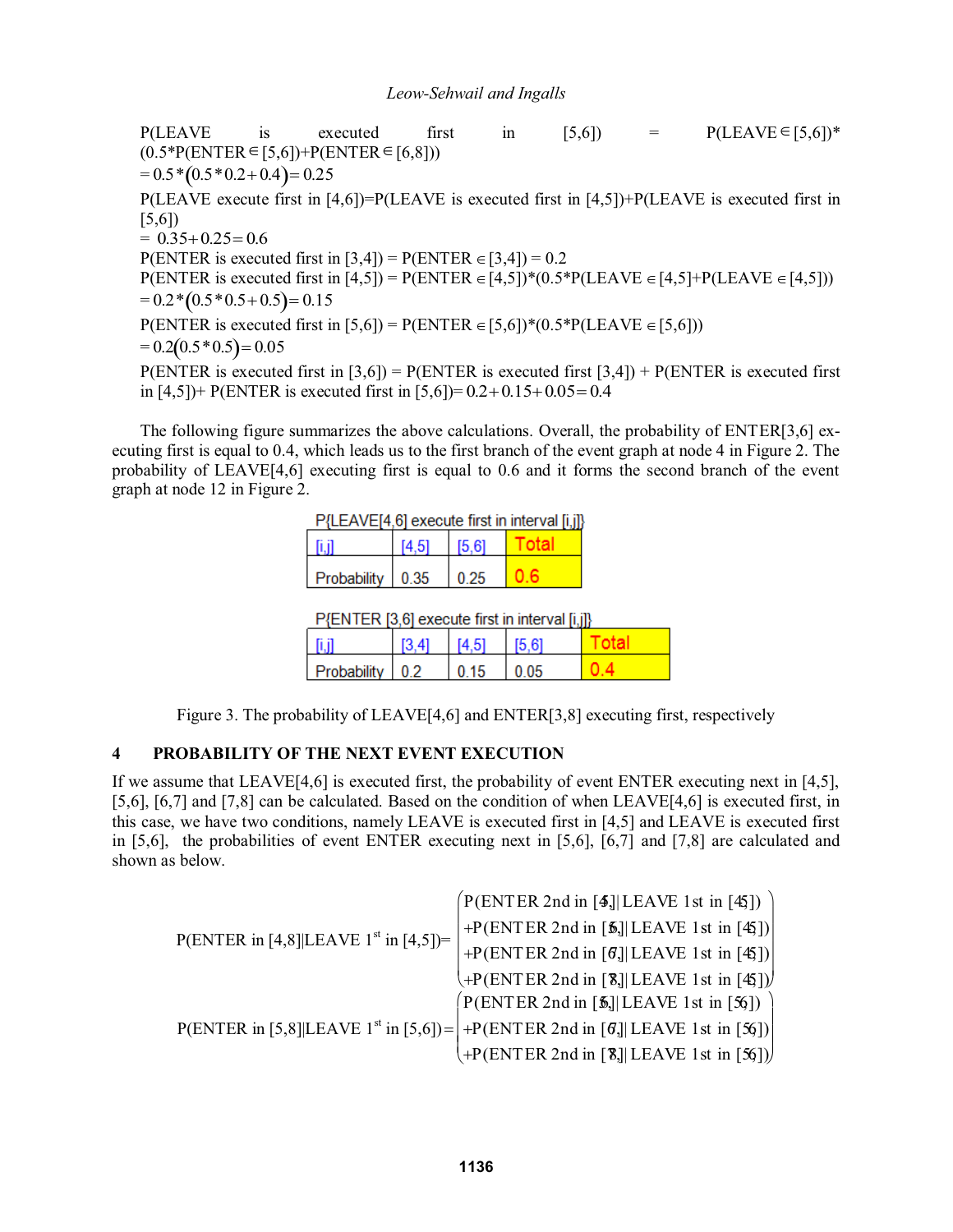If LEAVE executes in [4,5], then ENTER can execute next in [4,8]. Without considering the fact that LEAVE was executed in [4,5], we can redistribute the probability of ENTER executing in [4,8] by looking at the original probability distribution of ENTER[3,8]. Since it is equally likely for ENTER[3,8] to execute in any interval within [3,8] with a probability of 0.2, ENTER will still be equally likely to execute anywhere within [4,8] with a probability of 0.25. The probability distribution for ENTER[4,8] is shown in the first row of Figure 4. The same reasoning goes for the case if LEAVE executes in [5,6], the probability distribution for ENTER[4,8] is shown in the second row of Figure 4.

|                            | 14.5 | 5,6  | 16.7 | 7,8      |
|----------------------------|------|------|------|----------|
| If LEAVE executes in [4,5] | 0.25 | 0.25 | 0.25 | 0.25     |
| If LEAVE executes in [5,6] |      |      |      | 0.333333 |

Figure 4. The probability of occurrence for ENTER[4,8]

If LEAVE [4,6] executes in [4,5], then the probability for ENTER to execute in [4,5] is equal to 0.125 (half of 0.25). Since ENTER has a 0.25 probability to be in [4,5], the probability of ENTER to execute in [4,5], given that LEAVE executes in [4,5] is equal to  $0.5*0.25 = 0.125$ . Thus, P{ENTER execute second in [4,5]/LEAVE executed in [4,5]}=0.125/(0.125+0.25\*3)  $\approx$  0.14286

P(ENTER execute in [4,5] | LEAVE executed first in [4,5])  $= P(ENTER in [4,5])$ =  $\frac{1}{2}$  \* 0.2  $\frac{2^{6.2}}{\left(\frac{1}{2} * 0.2 + 3 * 0.2\right)} \approx 0.14286$ P(ENTER execute in [5,6] | LEAVE executed first in [4,5])  $= P(\text{ENTER did not execute in } [4,5] \text{ out of } [4,8])^*P(\text{ENTER in } [5,6] \text{ out of } [5,8])$  $= (1 - 0.1428\dot{\theta} * \frac{0.2}{(3 * 0.2)}$  $\approx 0.28571$ P(ENTER execute in [6,7] | LEAVE executed first in [4,5])  $=$  P(ENTER did not execute in [4,5] out of [4,8] and [5,6] out of [5,8])\*P(ENTER in [6,7] out of [6,8])  $= (1 - 0.1428\Theta)^* \left(1 - \frac{0.2}{(3 * 0.2)}\right)$  $\mathbf{L}$  $\vert$ <sup>1</sup>  $\frac{0.2}{(2 * 0.2)}$  $\approx 0.28571$ P(ENTER execute in [7,8] |LEAVE executed first in [4,5])  $=$  P(ENTER did not execute in [4,5] out of [4,8], [5,6] out of [5,8] and [6,7] out of [6,8])\*P(ENTER in [7,8] out of [7,8])  $= (1 - 0.1428\dot{\theta} * 1 - \frac{0.2}{(3 * 0.2)}$ Ĺ  $\vert$  1  $\left|*\right|1-\frac{0.2}{(2*0.2)}$  $\overline{a}$  $\vert$  1  $\overline{\phantom{a}}$  $*1 \approx 0.28571$ P(ENTER execute in [5,6] |LEAVE execute first in [5,6])  $=$  P(ENTER in [5,6] out of [5,8]) =  $\frac{1}{2}$  \* 0.2  $\overline{1}$  $\frac{2^{12}}{\left(\frac{1}{2} * 0.2 + 2 * 0.2\right)} = 0.2$ P(ENTER execute in [6,7] / LEAVE execute first in [5,6])  $= P(\text{ENTER did not execute in } [5,6] \text{ out of } [5,8])^* P(\text{ENTER in } [6,7] \text{ out of } [6,8])$  $= (1 - 0.2) * \frac{0.2}{2 * 0.2} = 0.4$ 

P(ENTER execute in [7,8] / LEAVE execute first in [5,6])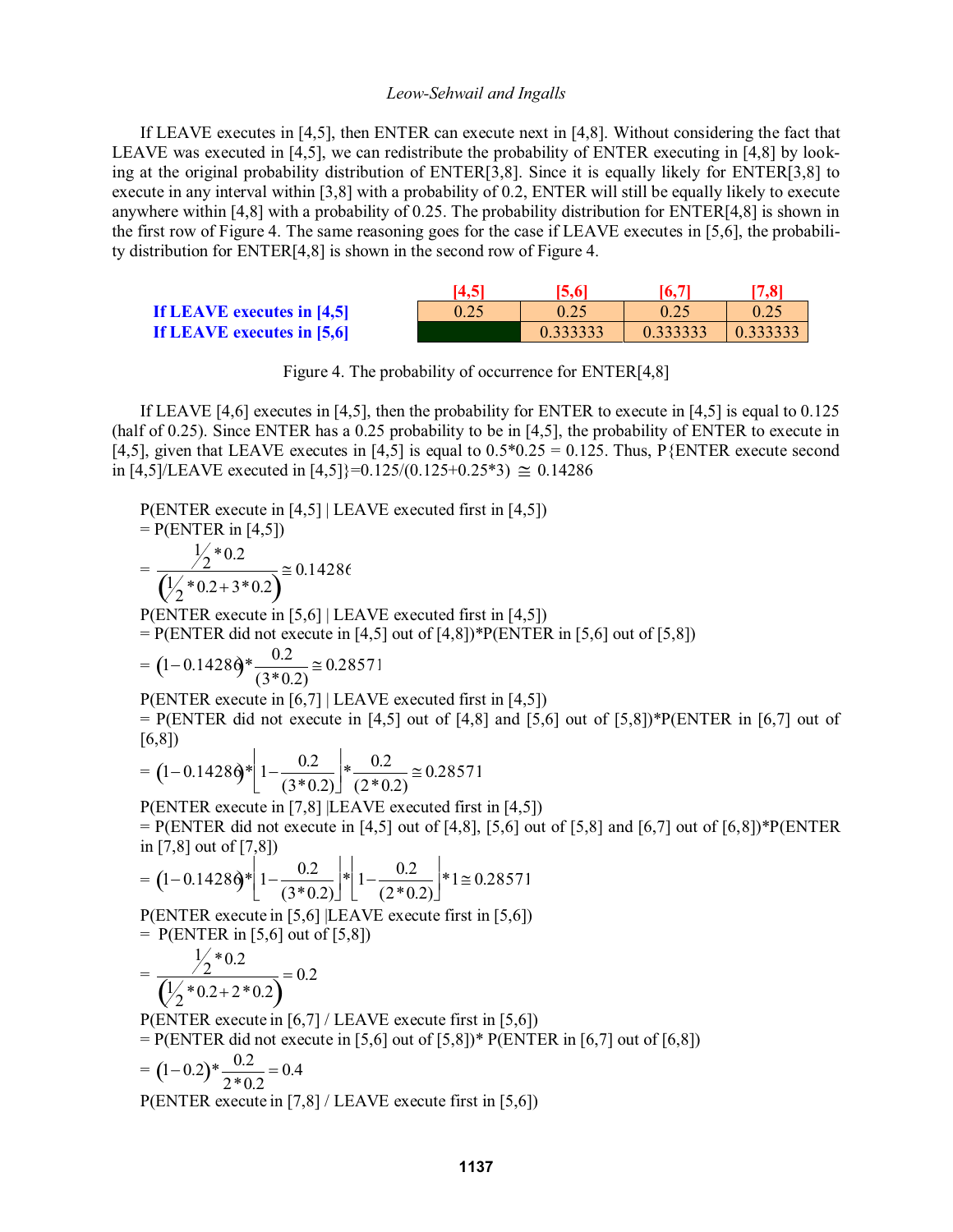$=$  P(ENTER did not execute in [5,6] out of [5,8] and [6,7] out of [6,8])\* P(ENTER in [7,8] out of [7,8])

$$
= (1-0.2)*\left[1-\frac{0.2}{2*0.2}\right]*1 = 0.4
$$

Figure 5 shows the calculations we have so far. With all the calculation we have so far, we can now calculate the probability of ENTER execute next in [4,5], [5,6], [6,7] and [7,8]. The probability distribution of ENTER [4,8] is given in Figure 6.

**P{ENTER [4,8] execute second in interval (i,j) | LEAVE [4,6] execute first in (p,q)}**

|        | (i,j)   |           |         |         |              |
|--------|---------|-----------|---------|---------|--------------|
| (p,q)  | (4,5)   | (5,6)     | (6,7)   | (7, 8)  | <b>TOTAL</b> |
| (4, 5) | 0.14286 | 0.28571   | 0.28571 | 0.28571 |              |
| (5,6)  |         | ∩າ<br>∪.∠ | 0.4     | 0.4     |              |

Figure 5. Probability of occurrence for ENTER[4,8] given that LEAVE[4,6] was executed

P(ENTER execute in [4,5])

 $=$  P(ENTER execute in [4,5] / LEAVE execute first in [4,5]) \* P(LEAVE execute first in [4,5])

$$
= 0.142857^* \frac{0.35}{(0.35+0.25)} = 0.08333
$$

P(ENTER execute in [5,6])

 $= {P(ENTER execute in [5,6] / LEAVE execute first in [4,5]) * P(LEAVE execute first in [4,5]) } +$  ${P(ENTER\; execute in [5,6] / LEAVE\; execute first in [5,6]) * P(LEAVE\; execute first in [5,6])}$ 

$$
= \left(0.28571^* \frac{0.35}{(0.35+0.25)}\right) + \left(0.2^* \frac{0.25}{(0.35+0.25)}\right) \approx 0.25
$$

P(ENTER execute in [6,7])

 $=$  {P(ENTER execute in [6,7] / LEAVE execute first in [4,5]) \* P(LEAVE execute first in [4,5])} +  ${P(ENTER execute in [6,7] / LEAVE execute first in [5,6]) * P(LEAVE execute first in [5,6])}$ 

$$
= \left(0.28571^* \frac{0.35}{(0.35+0.25)}\right) + \left(0.4 * \frac{0.25}{(0.35+0.25)}\right) \approx 0.3333
$$

P(ENTER execute in [7,8])

 $=$  {P(ENTER execute 2<sup>nd</sup> in [6,7] / LEAVE execute first in [4,5]) \* P(LEAVE execute first in [4,5])}

 $+$  {P(ENTER execute 2<sup>nd</sup> in [7,8] / LEAVE execute first in [5,6]) \* P(LEAVE execute first in [5,6])}

$$
= \left(0.285714*\frac{0.35}{(0.35+0.25)}\right) + \left(0.4*\frac{0.25}{(0.35+0.25)}\right) \approx 0.3333
$$

**P{ENTER [4,8] execute in interval (i,j)}**

| (i, j) | (4,5)    |      | $\overline{\tau}$<br>o.            | 7.8      | <b>TOTAL</b> |  |
|--------|----------|------|------------------------------------|----------|--------------|--|
|        | 0.083333 | ∪.∠J | $\Omega$ 222222<br><u>u.ssssss</u> | 0.333333 |              |  |

Figure 6. Probability of occurrence for ENTER[4,8]

## **5 GENERATING A NEW PROBABILITY DISTRIBUTION**

Let's assume that the simulation proceeds with the current simulation clock at  $[4,8]$ , ENTER $[4,8]$  has just executed. As soon as ENTER [4,8] has executed, it schedules a new event START to happen immediately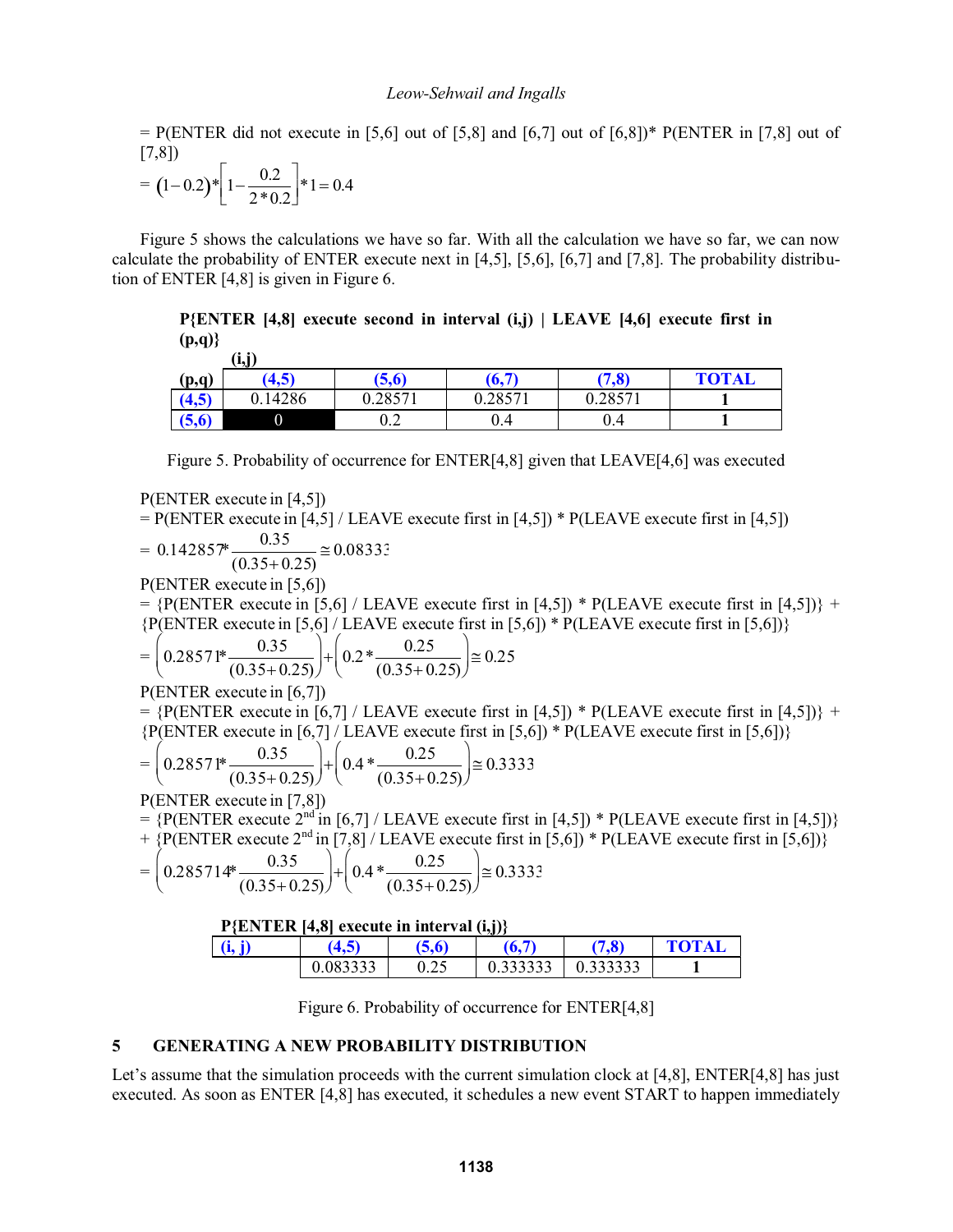since the server is available there is no other customer waiting for the server. START[4,8] could execute immediately in [4,8] with the same probability distribution as ENTER[4,8] (refer to node 13 in Figure 2). A new event ENTER is also scheduled by ENTER[4,8] to happen [3,8] time units later, which leads to ENTER[7,16]. START[4,8] schedules a LEAVE event to execute [4,6] time units after time interval [4,8], which then leads to LEAVE[8,14]. Events ENTER[7,16] (refer to node 15 in Figure 2) and LEAVE[8,14] (refer to node 17 in Figure 2) are currently on the future event calendar. Because their execution times overlap, they create another NOS.

ENTER[7,16] is scheduled to occur [3,8] time units after [4,8], which leads to time interval [7,16]. The delay of [3,8] is assumed to follow uniform distribution, but the time interval [4,8] from ENTER[4,8] is not uniform. Table 1 shows the probability distribution for ENTER[4,8] and the uniform distribution  $[3,8]$ . The probability distribution for ENTER $[7,16]$  can be obtained by "adding" the distribution of ENTER[4,8] to the distribution of Uniform[3,8].

|      | ENTER[4,8]  |     | UNIFORM[3,8] |
|------|-------------|-----|--------------|
|      | 0.083333333 | 3,4 | 0.2          |
| 0.61 | 0.25        | 4,5 | 0.2          |
|      | 0.333333333 | 5,6 | 0.2          |
|      | 0.333333333 | b.  | 0.2          |
|      |             | .8  | በ 2          |

Table 1. Probability distributions for events ENTER[4,8] and Uniform[3,8]

 Adding these two distributions is equivalent to the result of drawing one sample from each distribution and add the values of the samples together to get the final value, *x*. The addition of ENTER[4,8] and Uniform[3,8] probability distributions creates the probability distribution for this final value, *x*.

 To get the probability distribution of (ENTER[4,8]+Uniform[3,8]), we can simply multiply the ENTER[4,8] column (refer to Table 1) with the Uniform[3,8] column. For example,  $P(E[4,5] + U[3,4]) =$  $P(\text{ENTER}[7,9]) = 0.083333333*0.2 \approx 0.016666.$ 

 Table 2 shows the resulting probability distribution. E[4,5]+U column holds the probability values for ENTER[7,9],  $[8,10]$ ,  $[9,11]$ ,  $[10,12]$ , and  $[11,13]$ , which are the results of adding the probability of ENTER[4,5] with Uniform probability of [3,4], [4,5], [5,6], [6,7] and [7,8], respectively.

In order to get the probability of ENTER executing in a certain interval, the sum of probabilities attributed to that interval is computed. For example,  $P(ENTER[8,10]) = \{ P(E[4,5]+U[4,5]) = [8,10] \} + \{$  $P(E[5,6]+U[3,4])=[8,10])$  }  $\cong 0.016666667 + 0.05 \cong 0.0666666667$ 

| $E[4,5]+U$ | $P{E[4,5]+U}$ | $E[5,6]+U$ | $P{E[5,6]+U}$ | $E[6,7]+U$ | $P{E[6,7]+U}$ | $E[7,8]+U$ | $P{E[7,8]+U}$ |
|------------|---------------|------------|---------------|------------|---------------|------------|---------------|
| [7,9]      | 0.016666667   | [8,10]     | 0.05          | [9,11]     | 0.06666667    | [10,12]    | 0.06666667    |
| [8, 10]    | 0.016666667   | [9,11]     | 0.05          | [10,12]    | 0.06666667    |            | 0.06666667    |
| [9,11]     | 0.016666667   | 10,121     | 0.05          | [11, 13]   | 0.06666667    | [12,14]    | 0.06666667    |
| [10.12]    | 0.016666667   | 11,131     | 0.05          | [12,14]    | 0.06666667    | [13,15]    | 0.06666667    |
| [11,13]    | 0.016666667   | 12,141     | 0.05          | [13, 15]   | 0.06666667    | [14,16]    | 0.06666667    |

Table 2. Probability distribution of ENTER[7,16]

 The resulting interval will be of length 2, which are [7,9], [8,10], [9,11], [10,12] and [11,13] with the same probability of 0.016666 , respectively. If we leave the interval length as it is, as the simulation continues the length of the interval will keep increasing every time we add probability distributions. However, we can reduce the interval to one time unit by assuming that the each of these resulting intervals of [7,9], [8,10], [9,11], [10,12] and [11,13] follows a uniform distribution. If we assume that the probability of ENTER[8,10] which equals to 0.06666 is evenly distributed throughout [8,10], then ENTER could be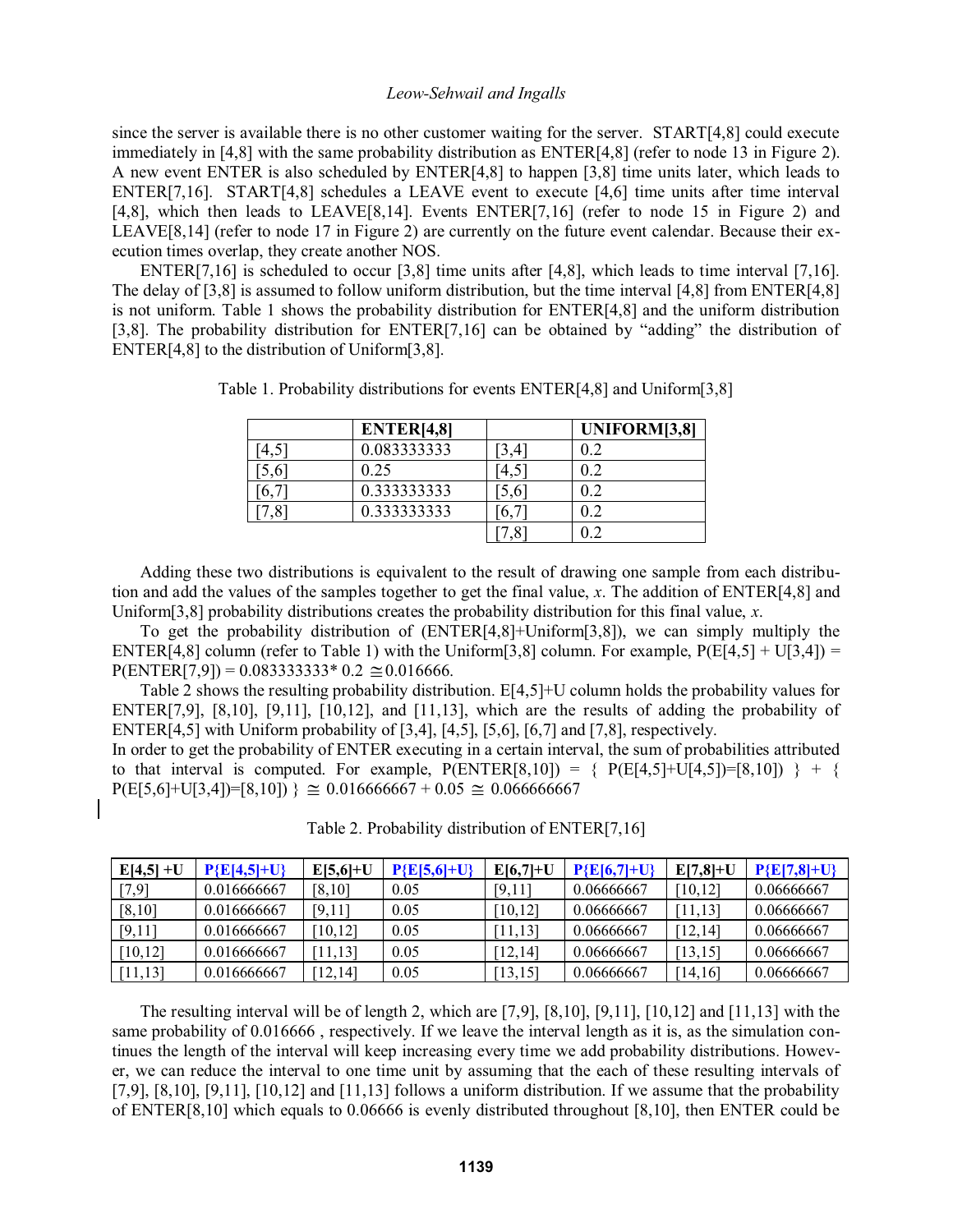executed in [8,9] and [9,10] each with the probability of  $\frac{0.00000000}{2} \approx 0.03333333$ 2  $\frac{0.06666666}{2} \approx 0.0333333$ . The same assump-

tion is applied to all other intervals, including ENTER[7,9] (which has a probability of 0.0166666), then we can find the probability of ENTER[8,9] by adding half of the probability from [8,10] and half of the probability from [7,9], as shown below. Table 3 shows the probability distribution of ENTER[7,16], after the reduction of the interval length to one time unit. The probability distribution of LEAVE[8,14] can be obtained using similar approach.

| <b>ENTER[7,16]</b> | <b>Calculated Probability</b> |
|--------------------|-------------------------------|
| [7,8]              | 0.008333333                   |
| [8, 9]             | 0.041666667                   |
| [9,10]             | 0.1                           |
| [10, 11]           | 0.166666667                   |
| [11, 12]           | 0.2                           |
| [12, 13]           | 0.191666667                   |
| [13, 14]           | 0.158333333                   |
| [14, 15]           | 0.1                           |
| [15, 16]           | 0.033333333                   |

Table 3. Probability distribution for ENTER[7,16] with interval width of one time unit

## **6 PROBABILITY OF AN EVENT EXECUTION**

The probability of  $ENTER[7, 16]$  executing in any given time interval (i.e. either of  $[7, 8]$ ,...,  $[15, 16]$ ) depends on the condition of two things:

a) In which time interval for which  $ENTER[7,16]$ 's scheduling event is executed.

If given that its scheduling event,  $ENTER[4,8]$  is executed in [4,5], then  $ENTER[7,16]$  can be executed in  $[7,9]$ ,  $[8,10]$ ,  $[9,11]$ ,  $[10,12]$  and  $[11,13]$  with probability of 0.2, respectively. This distribution with overlapping time interval represents the probability distribution of ENTER[7,11], given the time interval of ENTER[4,5]. Note that it has the same shape as the delay distribution of [3,8]. Recall that the delay distribution of [3,8] has a uniform probability distribution of 0.2 in each of its one-unit time interval. We know that P(ENTER[7,16] is in [7,9]) = P(E[4,5] + U[3,4]) = P(ENTER[7,9])  $\approx 0.083333333^{*}$  0.2 =  $0.016666...$  and P(ENTER[4,8] is in [4,5])  $\cong$  0.0833333333 (refer to Figure 6).

Since P(ENTER[7,16] is in [7,9]) = P([ENTER[7,16] is in [7,9]/ENTER[4,8] is in [4,5])\*  $P(\text{ENTER}[4,8] \text{ is in } [4,5])$ . Thus,  $P(\text{ENTER}[7,16] \text{ is in } [7,9]/\text{ENTER}[4,8] \text{ is in } [4,5]) = P(\text{ENTER}[7,16])$ is in [7,9])/ P(ENTER[4,8] is in [4,5])  $\cong$  (0.0833333333334 0.2)/ 0.0833333333= 0.2.

 If we assume that the probability of all the two-unit time intervals are evenly distributed within their time intervals, using the same reasoning as above, the probability distribution of ENTER[7,16] executing in [7,8], [8,9], [9,10], [10,11], [11,12] and [12,13] given that its scheduling event ENTER[4,8] was executed in  $[4,5]$  is equal to 0.1, 0.2, 0.2, 0.2, 0.2 and 0.1 respectively.

b) Whether ENTER[7,16] intersects with its immediate preceding event.

The probability distribution that was obtained earlier only takes into account the effect of ENTER[4,8]'s execution time on the probability of occurrence for ENTER[7,16]. If the immediate preceding event for ENTER[7,16] is ENTER[4,8], there will not be any intersection of time intervals when calculating the conditional probability. Meanwhile, the probability for ENTER[7,16] will be lesser than the amount that has been calculated for the case if there is an intersection with the immediate preceding event. This is likely to be the case if ENTER[7,16] is one of the NOS events in the NOS set.

 Even though the immediate preceding event for ENTER[7,16] is not its scheduling event, ENTER[4,8], but START[4,8] inherits the same probability distribution from ENTER[4,8]. This means that there will not be any intersection of time intervals when calculating the probability for ENTER[7,16].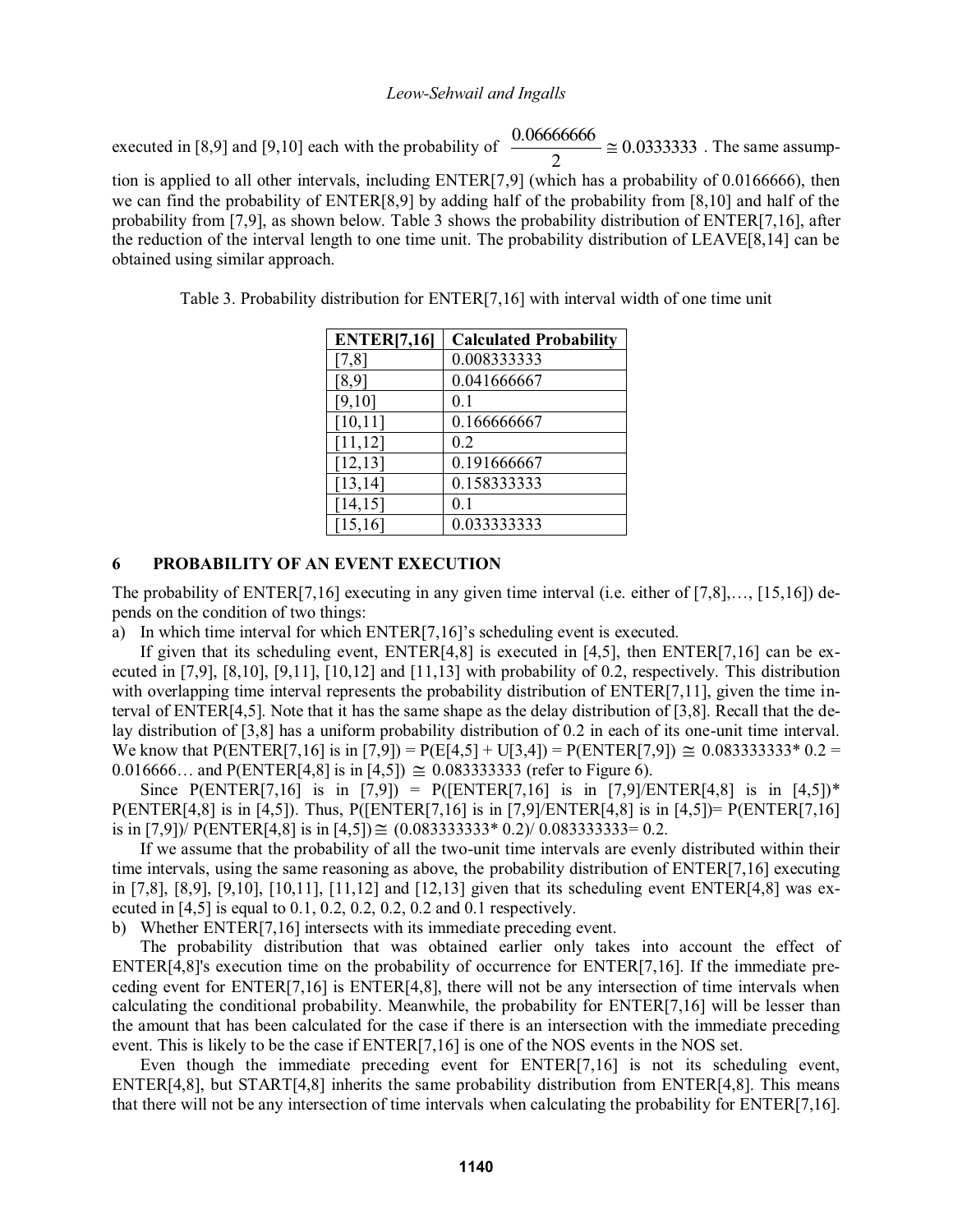Thus, the probability for ENTER[7,16] that is calculated earlier will not be affected. Figure 7 shows the probability distribution for ENTER[7,16].

|        | (1,J) |       |          |                  |     |                                                             |     |     |     |
|--------|-------|-------|----------|------------------|-----|-------------------------------------------------------------|-----|-----|-----|
| (p,q)  | (7.8) | (8.9) | (9, 10)  |                  |     | $(10,11)$ $(11,12)$ $(12,13)$ $(13,14)$ $(14,15)$ $(15,16)$ |     |     |     |
| [4, 5] | 0.1   | 0.2   | $_{0.2}$ | 0.2              |     | 0.1                                                         |     |     |     |
| [5,6]  |       | 0.1   | 0.2      | 0.2 <sub>1</sub> | 0.2 | 0.2                                                         | 0.1 |     |     |
| [6,7]  |       |       | 0.1      | 0.2              | 0.2 | 0.2                                                         | 0.2 | 0.1 |     |
| 17.81  |       |       |          | 0.1              | 0.2 | 0.2                                                         | 0.2 | 0.2 | 0.1 |

#### P{ENTER [7,16] execute in interval (i,j) / START[4,8] execute in (p,q)}

Figure 7. The probability distribution of ENTER[7,16]

 For all the events that are to be executed after the first non-zero execution time event, they will carry information about the timing of all preceding events. Each combination of the timing of these preceding events forms a condition for the probability distribution of the event that we are evaluating.

 The conditions for the probability of ENTER[7,16] are shown in the left column of Figure 9. The interval  $[5,6]$  of condition " $[4,5]$ - $[5,6]$ " represents the time interval  $[5,6]$  of the immediate preceding event of ENTER[7,16] (i.e. START[4,8] and ENTER[4,8]), since they both have exactly the same probability distribution. If START is executed in [4,5], ENTER will also be executed in [4,5]. The interval [4,5] of condition " $[4,5]$ - $[5,6]$ " represents the time interval  $[4,5]$  of the second last event, which is LEAVE $[4,6]$ . The same conditions are generated for LEAVE[8,14]. The probability for LEAVE[8,16] is shown in Figure 9.

| <b>Condition</b>   | [7,8] | T8,9] | [9, 10] |     |     |     |     | $\left\vert \left[ 10,11\right] \right\vert \left[ 11,12\right] \left\vert \left[ 12,13\right] \right\vert \left[ 13,14\right] \left\vert \left[ 14,15\right] \right\vert \left[ 15,16\right]$ |     |
|--------------------|-------|-------|---------|-----|-----|-----|-----|------------------------------------------------------------------------------------------------------------------------------------------------------------------------------------------------|-----|
| $[4,5]$ -[4,5]     | 0.1   | 0.2   | 0.2     | 0.2 | 0.2 | 0.1 |     |                                                                                                                                                                                                |     |
| $[[4,5]$ - $[5,6]$ |       | 0.1   | 0.2     | 0.2 | 0.2 | 0.2 | 0.1 |                                                                                                                                                                                                |     |
| $[4,5]$ -[6,7]     |       |       | 0.1     | 0.2 | 0.2 | 0.2 | 0.2 | 0.1                                                                                                                                                                                            |     |
| $[4,5]$ -[7,8]     |       |       |         | 0.1 | 0.2 | 0.2 | 0.2 | 0.2                                                                                                                                                                                            | 0.1 |
| $[5,6]$ -[5,6]     |       | 0.1   | 0.2     | 0.2 | 0.2 | 0.2 | 0.1 |                                                                                                                                                                                                |     |
| $[5,6]$ - $[6,7]$  |       |       | 0.1     | 0.2 | 0.2 | 0.2 | 0.2 | 0.1                                                                                                                                                                                            |     |
| $[5, 6] - [7, 8]$  |       |       |         | 0.1 | 0.2 | 0.2 | 0.2 | 0.2                                                                                                                                                                                            | 0.1 |

Figure 8.The probability of ENTER[7,16] under all possible combinations of conditions

| <b>Condition</b>  | [8, 9] |      | $[9,10]$ $[10,11]$ $[11,12]$ $[12,13]$ $[13,14]$ |      |      |      |
|-------------------|--------|------|--------------------------------------------------|------|------|------|
| $[4,5]$ -[4,5]    | 0.25   | 0.5  | 0.25                                             |      |      |      |
| $[4,5]$ - $[5,6]$ |        | 0.25 | 0.5                                              | 0.25 |      |      |
| $[4,5]$ -[6,7]    |        |      | 0.25                                             | 0.5  | 0.25 |      |
| $[4,5]$ - $[7,8]$ |        |      |                                                  | 0.25 | 0.5  | 0.25 |
| $[5,6]$ - $[5,6]$ |        | 0.25 | 0.5                                              | 0.25 |      |      |
| $[5,6]$ -[6,7]    |        |      | 0.25                                             | 0.5  | 0.25 |      |
| $[5,6]$ - $[7,8]$ |        |      |                                                  | 0.25 | 0.5  | 0.25 |

Figure 9. The probability of LEAVE[8,14] under all possible combinations of conditions

 As can be seen from Figures 8 and 9, the probability for ENTER[7,16] and LEAVE[8,14] is not affected by what happens before its scheduling event, ENTER[4,8]. The delay distribution and the scheduling event's probability distribution determine the timing of the newly scheduled event and its probability distribution. The probability of occurrence that is obtained for the new event is lesser for the case when there is an intersection of time intervals with the immediate preceding event. If the immediate preceding event for the new event happens to be its scheduling event, there will not be any intersection of time in-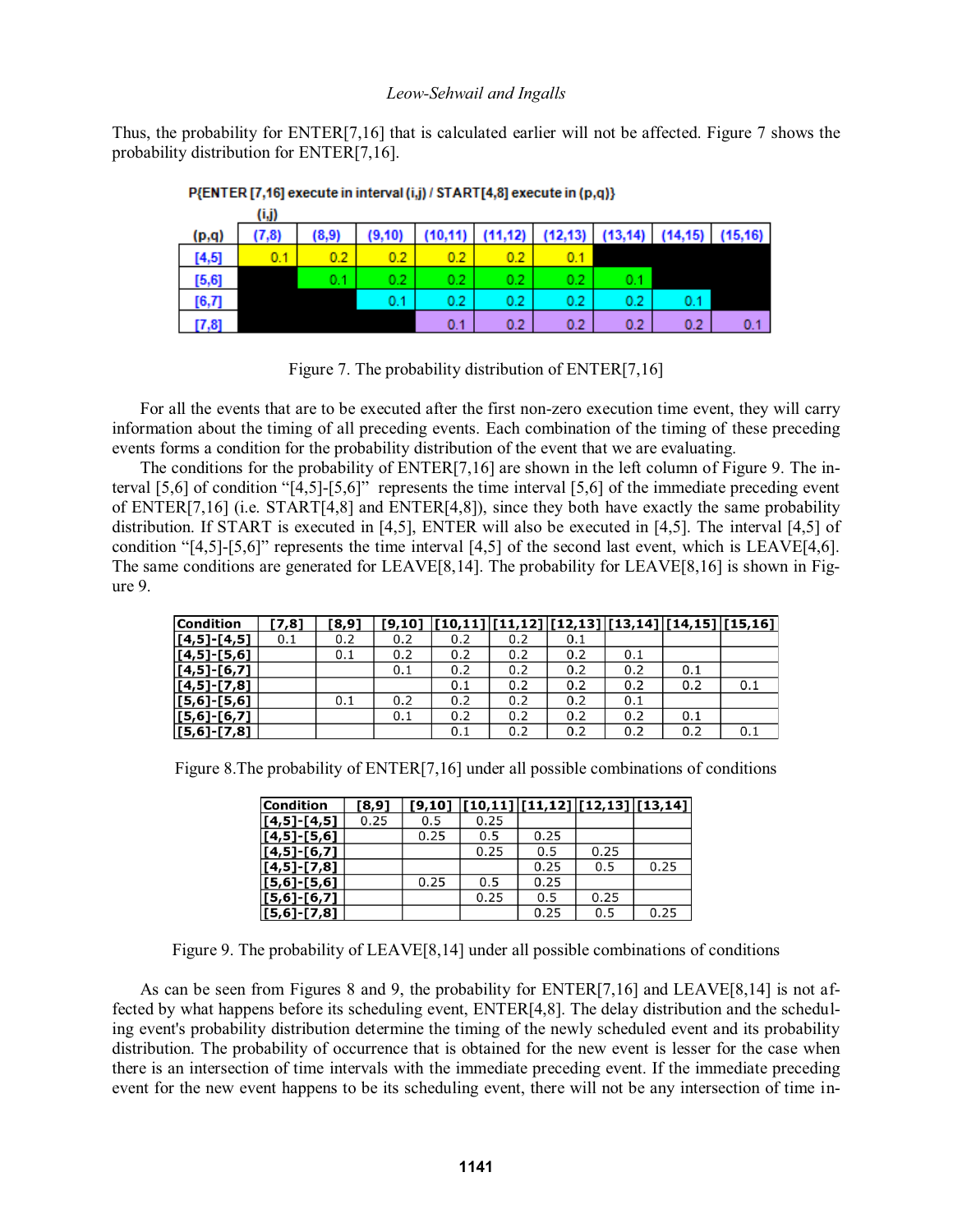tervals. In this case, the probability of occurrence that is obtained from the delay distribution and scheduling event's distribution will remain the same.

The probability of each condition occurring could be obtained by normalizing the conditional probability in Figure 5. The result is show in Table 4. The probability of each condition occurring is needed when calculating the probability of a NOS event executing first.

Table 4. Probability of the conditions

| <b>Condition</b>  | Probability |
|-------------------|-------------|
|                   |             |
| $[4,5]$ - $[4,5]$ | 0.083333    |
| $[4,5]$ - $[5,6]$ | 0.166667    |
| $[4,5]$ - $[6,7]$ | 0.166667    |
| $[4,5]$ - $[7,8]$ | 0.166667    |
| $[5,6]-[5,6]$     | 0.083333    |
| $[5,6]$ -[6,7]    | 0.166667    |
| $[5,6]$ - $[7,8]$ | 0.166667    |

 The probability of ENTER[7,16] executing first and LEAVE[8,14] executing first are computed and are given in Figure 10 and Figure 11, respectively. ENTER[7,16] has a probability of 0.00833 to execute first in the time interval [7,8], 0.03958 to execute first in [8,9], 0.08542 to execute first in [9,10] and so on. These probabilities are obtained from the sum product of the probability of the condition in Table 4 with the probability of ENTER[7,14] in each time interval. Combining the probabilities from all these time intervals, ENTER[7,14] has a probability of 0.4 to execute first in [7,14]. On the other hand, LEAVE $[8,14]$  has a probability of 0.6 to execute first in  $[8,14]$ . Notice that the addition of ENTER $[7,14]$ and LEAVE[8,14]'s probability equals to one, as they are exclusive events.

| <b>ENTER[7,14]</b> | [7,8]  | [8,9]  | [9,10] |        |        |        |        | $ [10,11] [11,12] [12,13] [13,14] $ Node 25 |
|--------------------|--------|--------|--------|--------|--------|--------|--------|---------------------------------------------|
| $[4,5]$ -[4,5]     | 0.1    | 0.175  | 0.1    | 0.025  |        |        |        |                                             |
| $[4,5]$ -[5,6]     |        | 0.1    | 0.175  | 0.1    | 0.025  |        |        |                                             |
| $[4,5]$ -[6,7]     |        |        | 0.1    | 0.175  | 0.1    | 0.025  |        |                                             |
| $[[4,5]$ - $[7,8]$ |        |        |        | 0.1    | 0.175  | 0.1    | 0.025  |                                             |
| $[5,6]$ -[5,6]     |        | 0.1    | 0.175  | 0.1    | 0.025  |        |        |                                             |
| $[5, 6]$ -[6,7]    |        |        | 0.1    | 0.175  | 0.1    | 0.025  |        |                                             |
| $[5, 6]$ -[7,8]    |        |        |        | 0.1    | 0.175  | 0.1    | 0.025  |                                             |
| P(Execute 1st)     | 0.0083 | 0.0396 | 0.0854 | 0.1188 | 0.0979 | 0.0417 | 0.0083 | 0.4                                         |
| Normalized p       | 0.0208 | 0.099  | 0.2136 | 0.2969 | 0.2448 | 0.1042 | 0.0208 |                                             |

|  |  | Figure 10: The probability of ENTER[7,16] executing first |
|--|--|-----------------------------------------------------------|
|  |  |                                                           |

| <b>LEAVE[8,14]</b> | [8,9]  |       |      |        |        |        | $[9,10]$ $[10,11]$ $[11,12]$ $[12,13]$ $[13,14]$ Node 31 |
|--------------------|--------|-------|------|--------|--------|--------|----------------------------------------------------------|
| $[4,5]$ - $[4,5]$  | 0.2    | 0.3   | 0.1  |        |        |        |                                                          |
| $[4,5]$ - $[5,6]$  |        | 0.2   | 0.3  | 0.1    |        |        |                                                          |
| $[4,5]$ - $[6,7]$  |        |       | 0.2  | 0.3    | 0.1    |        |                                                          |
| $[4,5]$ - $[7,8]$  |        |       |      | 0.2    | 0.3    | 0.1    |                                                          |
| $[5,6]$ - $[5,6]$  |        | 0.2   | 0.3  | 0.1    |        |        |                                                          |
| $[5,6]$ - $[6,7]$  |        |       | 0.2  | 0.3    | 0.1    |        |                                                          |
| $[5,6]$ - $[7,8]$  |        |       |      | 0.2    | 0.3    | 0.1    |                                                          |
| P(Execute 1st)     | 0.0167 | 0.075 | 0.15 | 0.1917 | 0.1333 | 0.0333 | 0.6                                                      |
| Normalized p       | 0.0278 | 0.125 | 0.25 | 0.3195 | 0.2222 | 0.0556 |                                                          |

Figure 11: The probability of LEAVE[8,14] executing first

The probability distribution for the timing of an event can be obtained from normalizing the probability of an NOS event executing first. For the case where there is one event in the NOS set, the probability distribution for the timing of an event is already in the normalized form. The "Normalized p" rows in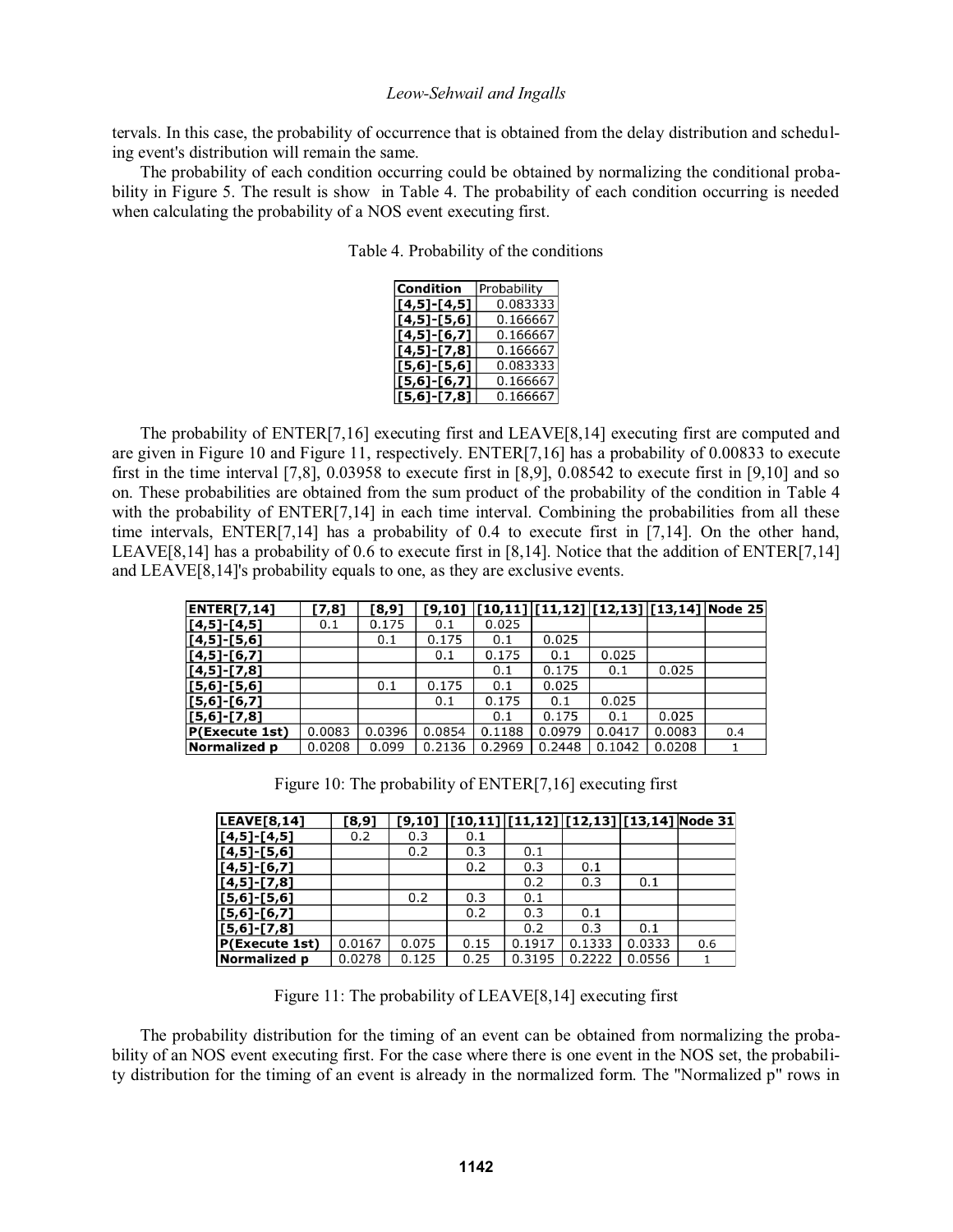Figures 10 and 11 are the probability distributions for the timing of ENTER[7,16] and LEAVE[8,14], respectively, as the result of normalization from the probability in the "P(Execute 1st)" row.

# **7 RESULT**

In order to compare the event execution probabilities that are calculated using the method discussed in the previous sections, a simulation model of the Simple Queuing System was created using Microsoft Excel. 10,000 timings of all the scheduled events are randomly generated. Figure 12 shows the event probability distribution for the events from thread 4. It shows that the calculated probabilities are very close to the simulated probabilities as the simulation progresses. It also exhibits the ability of the proposed calculation to capture the shape of the event timing probability distribution.

|                      | LEAVE[8,14] (Node 16)          |                         |                   |  |
|----------------------|--------------------------------|-------------------------|-------------------|--|
| <b>Interval</b>      | <b>Simulated Prob.</b>         | <b>Calculated Prob.</b> | <b>Difference</b> |  |
| [8, 9]               | 0.0090090                      | 0.0104167               | 0.0014077         |  |
| [9,10]               | 0.0735387                      | 0.0729167               | $-0.0006220$      |  |
| [10, 11]             | 0.2150988                      | 0.1979167               | $-0.0171822$      |  |
| [11, 12]             | 0.3167819                      | 0.3020833               | $-0.0146986$      |  |
| [12, 13]             | 0.2771842                      | 0.2916667               | 0.0144825         |  |
| [13, 14]             | 0.1084875                      | 0.1250000               | 0.0165125         |  |
|                      | <b>ENTER[7,14] (Node 15)</b>   |                         |                   |  |
| Interval             | <b>Simulated Prob.</b>         | <b>Calculated Prob.</b> | <b>Difference</b> |  |
| $[7,8]$              | 0.1431664                      | 0.0208333               | -0.1223331        |  |
| [8,9]                | 0.0955374                      | 0.0989583               | 0.0034209         |  |
| $[9,10]$             | 0.2224173                      | 0.2135417               | $-0.0088757$      |  |
| [10, 11]             | 0.3094490                      | 0.2968750               | $-0.0125740$      |  |
| [11, 12]             | 0.2479223                      | 0.2447917               | $-0.0031307$      |  |
| [12, 13]             | 0.0970738                      | 0.1041667               | 0.0070928         |  |
| [13, 14]             | 0.0132691                      | 0.0208333               | 0.0075642         |  |
|                      | <b>ENTER[4,8] (Node 13,14)</b> |                         |                   |  |
| <b>Interval</b>      | <b>Simulated Prob.</b>         | <b>Calculated Prob.</b> | <b>Difference</b> |  |
| [4,5]                | 0.0786368                      | 0.0833333               | 0.0046966         |  |
| [5,6]                | 0.2602137                      | 0.2500000               | $-0.0102137$      |  |
| $[6,7]$              | 0.3306097                      | 0.3333333               | 0.0027237         |  |
| [7,8]                | 0.3305398                      | 0.3333333               | 0.0027935         |  |
| LEAVE[4,6] (Node 12) |                                |                         |                   |  |
| <b>Interval</b>      | <b>Simulated Prob.</b>         | <b>Calculated Prob.</b> | <b>Difference</b> |  |
| [4,5]                | 0.5869823                      | 0.5833333               | $-0.0036490$      |  |
| [5, 6]               | 0.4130177                      | 0.4166667               | 0.0036490         |  |

Figure 12: Simulated vs. Calculated Probabilities

The approach in this paper is repeatable for all the events that are generated from the QDES output. Thus it can be extended and developed into an algorithm.

## **8 CONCLUSION AND FUTURE RESEARCH**

This work is significant in the area of qualitative discrete event simulation because it gives a probabilistic map of the output space of the simulation. The work was started with a uniform distribution assumption because of the ease of calculating probabilities. Even though the work was done under that assumption, the resulting structure will allow any discrete distribution as an input for the delay and time between creation delays.

Also, this work has the problem of computational effort, in that it the combinations explode with time. However, since this method gives the complete probabilistic view of the output space, there is no need for iterations as you would have to do in a traditional discrete-event simulation.